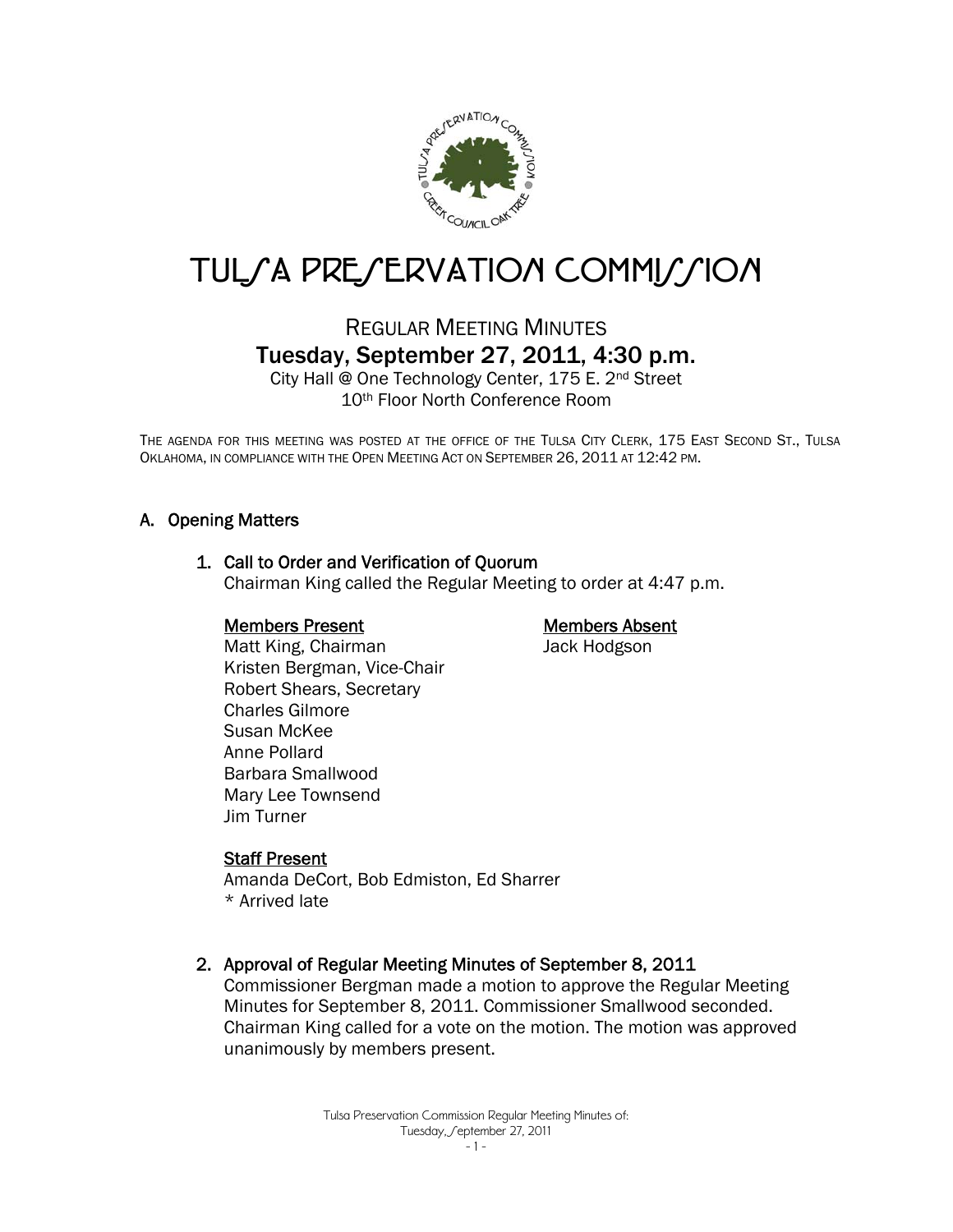#### In Favor

Opposed None

Abstaining None

Not Present None

- 1. Bergman 2. Gilmore
- 3. King
- 4. McKee
- 5. Pollard
- 6. Shears
- 7. Smallwood
- 8. Townsend
- 9. Turner

3. Disclosure of Conflicts of Interest No one reported a conflict of interest with the proposal on the agenda.

# B. Actionable Items

1. COA-11-039 / 225 E. 20<sup>th</sup> Street (North Maple Ridge)

Applicant: Jules Merenda

*COA Subcommittee Review Date: September 20, 2011* 

*Work started prior to COA application*

Request: Extend front porch to the east to connect with side porch, flooring and railing to match existing.

Mr. Sharrer reported that the applicant asked for a continuation of their application. Commissioner Townsend made a motion to continue the application to the next TPC Meeting on October 13th. Commissioner Smallwood seconded the motion. Chairman King asked for a vote on the motion.

#### Vote: 225 E. 20th Street

| In Favor     | <b>Opposed</b> | <b>Abstaining</b> | <b>Not Present</b> |
|--------------|----------------|-------------------|--------------------|
| 1. Bergman   | None           | None              | None               |
| 2. Gilmore   |                |                   |                    |
| 3. King      |                |                   |                    |
| 4. McKee     |                |                   |                    |
| 5. Pollard   |                |                   |                    |
| 6. Shears    |                |                   |                    |
| 7. Smallwood |                |                   |                    |
| 8. Townsend  |                |                   |                    |
| 9. Turner    |                |                   |                    |

The motion to Continue was Approved Unanimously by members present and voting.